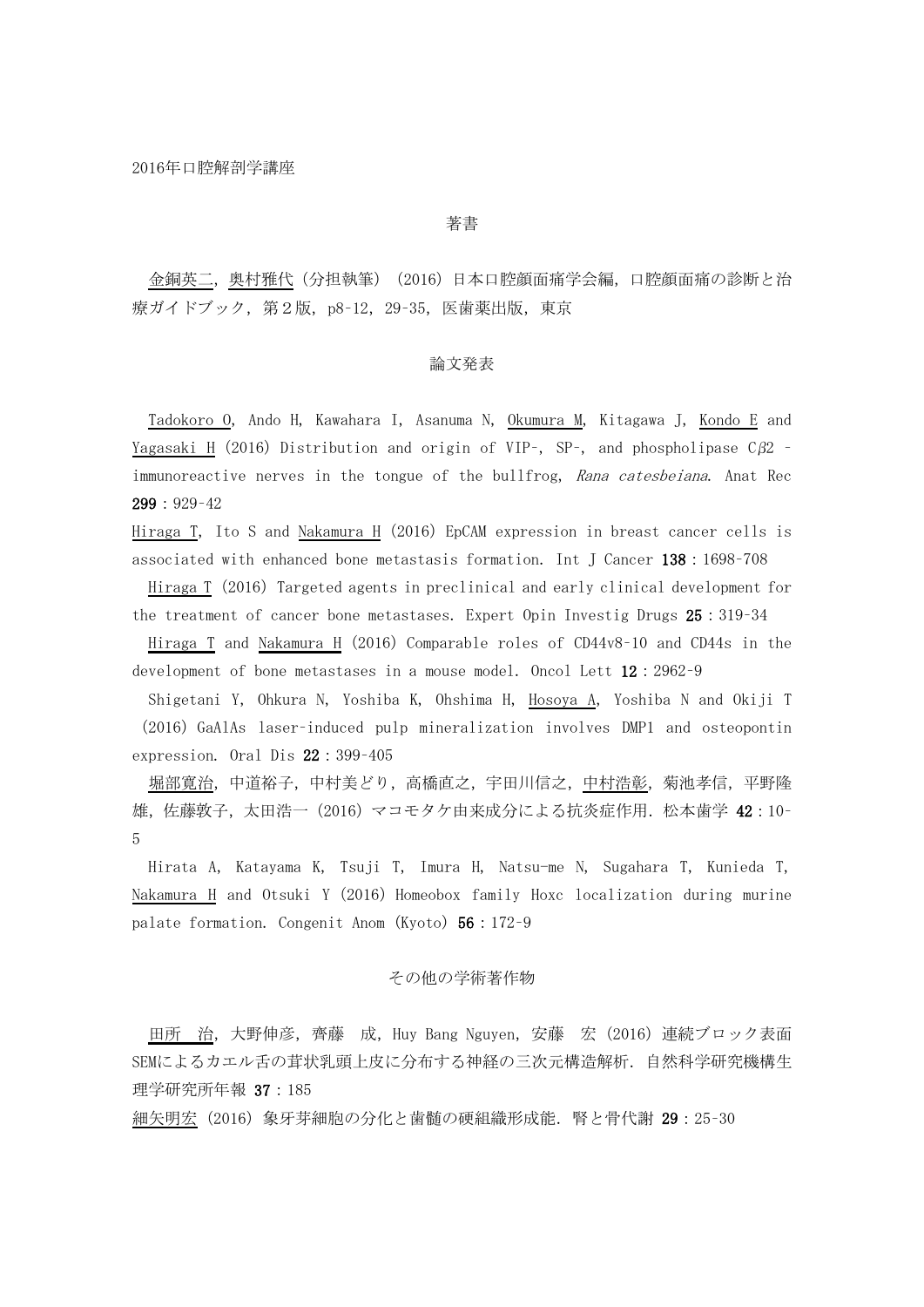## 学会発表

日本解剖学会全国学術集会・総会(第121回)2016年3月

カエル舌の茸状乳頭上皮に分布する神経の形態構造解析:田所 治,大野伸彦,安藤 宏, 奥村雅代,北川純一,金銅英二,矢ヶ﨑 裕(講演プログラム抄録集:p194)

日本解剖学会総会・全国学術集会 (第121回) 2016年3月

セロトニン─セロトニントランスポーター局在から検討したセロトニン代謝と口蓋形成 のメカニズム:平田あずみ,伊藤裕子,前村憲太郎,中村浩彰,大槻勝紀(第121回日本解 剖学会総会全国学術集会講演プログラム抄録集:p137,3OamG–2)

IADR Pulp Biology Regeneration Group Symposium 2016 2016年6月

Fibrillin–1 microfibrils influence human dental pulp regeneration: Yoshiba N, Yoshiba K, Ohkura N, Edanami N, Takeuchi R, Tohma A, Hosoya A, Nakamura H and Okiji T

日本骨代謝学会学術集会(第34回)2016年7月

がん骨転移形成におけるCD44v8–10とCD44sの機能比較:平賀 徹(第34回日本骨代謝学会 学術集会プログラム抄録集:p182, 0-132)

ビタミンDの骨量増加の薬理作用は,破骨細胞ではなく骨芽細胞のVDRを介する:中道裕子, 溝口利英,山本陽子,中村 貴,細矢明宏,堀部寛治,原田 卓,斎藤一史,加藤茂明,須 田立雄,宇田川信之,高橋直之(第34回日本骨代謝学会学術集会プログラム抄録集:p181, O–35)

骨髄間葉系細胞におけるCD91の機能的役割:二宮 禎, 細矢明宏 (第34回日本骨代謝学会 学術集会プログラム抄録集: p225, P2-39)

歯科基礎医学会学術大会(第58回)2016年8月

抜歯痕修復における間葉系幹細胞のCD91の機能的役割:二宮 禎,細矢明宏,中村浩彰(第 58回歯科基礎医学会学術大会プログラム抄録集:p347, P1-77)

スフェロイド形成による骨髄由来間葉系幹細胞の軟骨細胞への分化誘導:中塚美智子,細 矢明宏,隈部俊二,田村 功 (第58回歯科基礎医学会学術大会プログラム抄録集:p472, P2-48)

International Congress on Orofacial Pain 2016 2016年9月

Unknown transcripts regulated by capsaicin application in rat trigeminal ganglion: Ohki E, Okumura M, Tadokoro O and Kondo E(The Abstract book of ICOP: p123)

Heat, capsaicin sensation and TRPV1 genome SNPs in human: Okamoto N, Okumura M, Ohki E, Tadokoro O and Kondo E (The Abstract book of ICOP: p130)

16th World Congress on Pain International Association for the Study of Pain 2016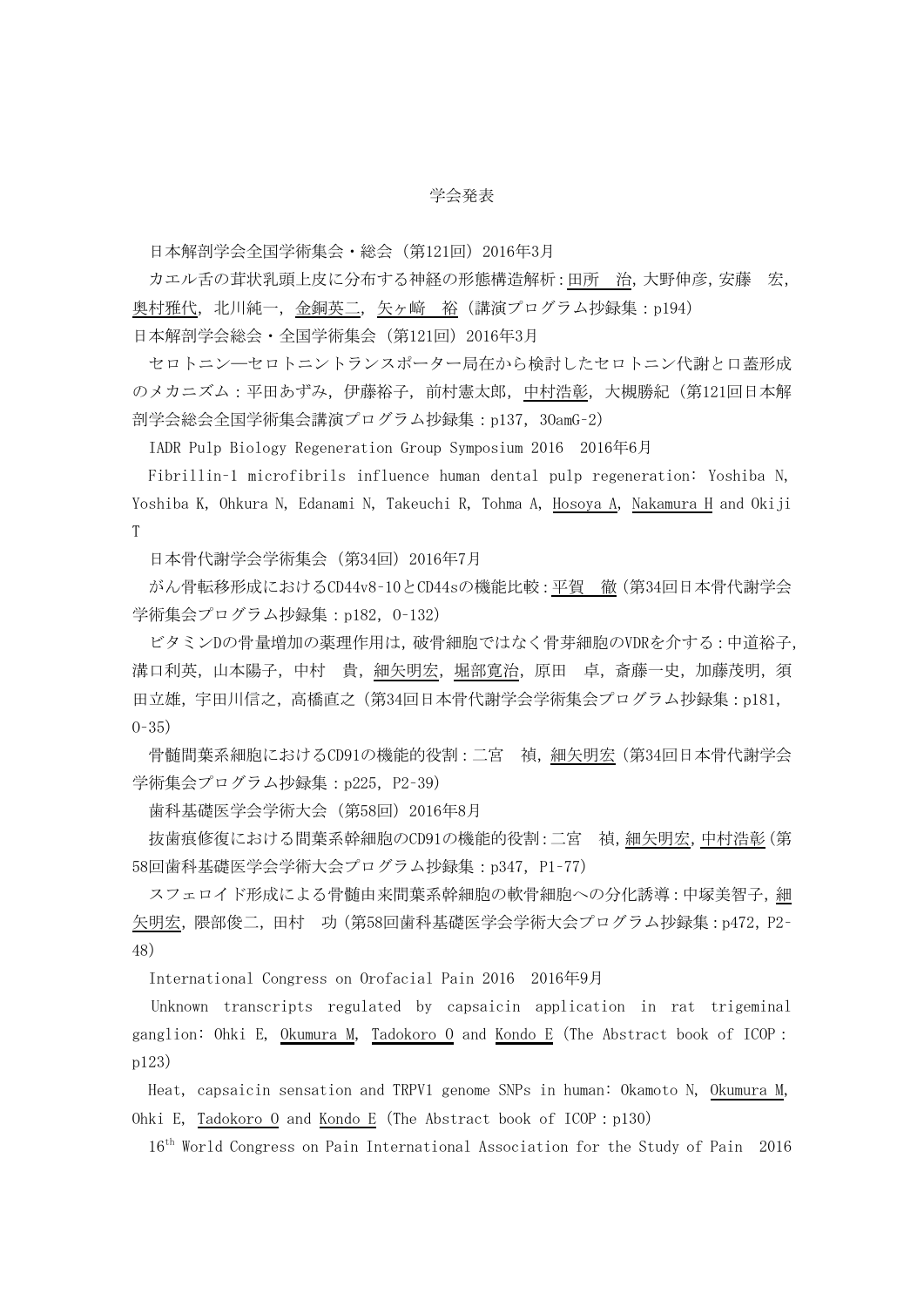年9月

Unknown transcripts regulated by capsaicin application in rat trigeminal ganglion: Ohki E, Okumura M, Tadokoro O and Kondo E (Offical Congress Program: p88)

Heat, capsaicin sensation and TRPV1 genome SNPs in human: Okamoto N, Okumura M, Ohki E, Tadokoro O and Kondo E (Offical Congress Program: p71)

日本癌学会学術総会(第75回)2016年10月

EpCAMは乳がん細胞の癌幹細胞様および上皮細胞様形質の発現を介し骨転移を促進する: 平賀 徹(第75回日本癌学会学術総会プログラム抄録集: p148, J-2064)

日本歯科保存学会秋期学術集会(第145回)2016年10月

象牙芽細胞分化におけるポリコーム群タンパク質Bmi1の機能:細矢明宏,吉羽邦彦,吉羽 永子,鷲尾絢子,諸冨孝彦,北村知昭,山本昭夫,中村浩彰(プログラム抄録集:p43, A17-1610)

自然科学研究機構生理学研究所研究会 2016年11月

カエル舌の茸状乳頭上皮に分布する神経の形態構造解析: 田所 治, 大野伸彦, Huy Bang Nguyen,齊藤 成,安藤 宏,奥村雅代,金銅英二,矢ヶ﨑 裕(プログラム予稿集:p11) 松本歯科大学学会(第83回)2016年12月

内腸骨静脈が腸骨間静脈に注ぐ重複下大静脈の一例:吉田美加,渡邉剛樹,山口久穂,宮 野宏子,田所 治,奥村雅代,金銅英二,矢ヶ﨑 裕(プログラム予稿集:p2)

#### 特別講演

第20回歯の発生生物学と再生に関するシンポジウム 2016年3月 ポリコーム群タンパク質Bmi1による象牙芽細胞分化調節:細矢明宏 第19回癌と骨病変研究会 2016年11月 がん幹細胞─骨髄ニッチ間相互作用を介した骨転移機構:平賀 徹

#### 講演会

日本口腔顔面痛学会ベーシックセミナー 2016年6月 口腔顔面痛に必要な神経解剖の知識─基礎編─:金銅英二 校友会広島県支部学術集会 2016年10月 知っておきたい痛み・情動の話―臨床の対処法から脳のメカニズムまで―:金銅英二

日本学術振興会科学研究費補助金による研究